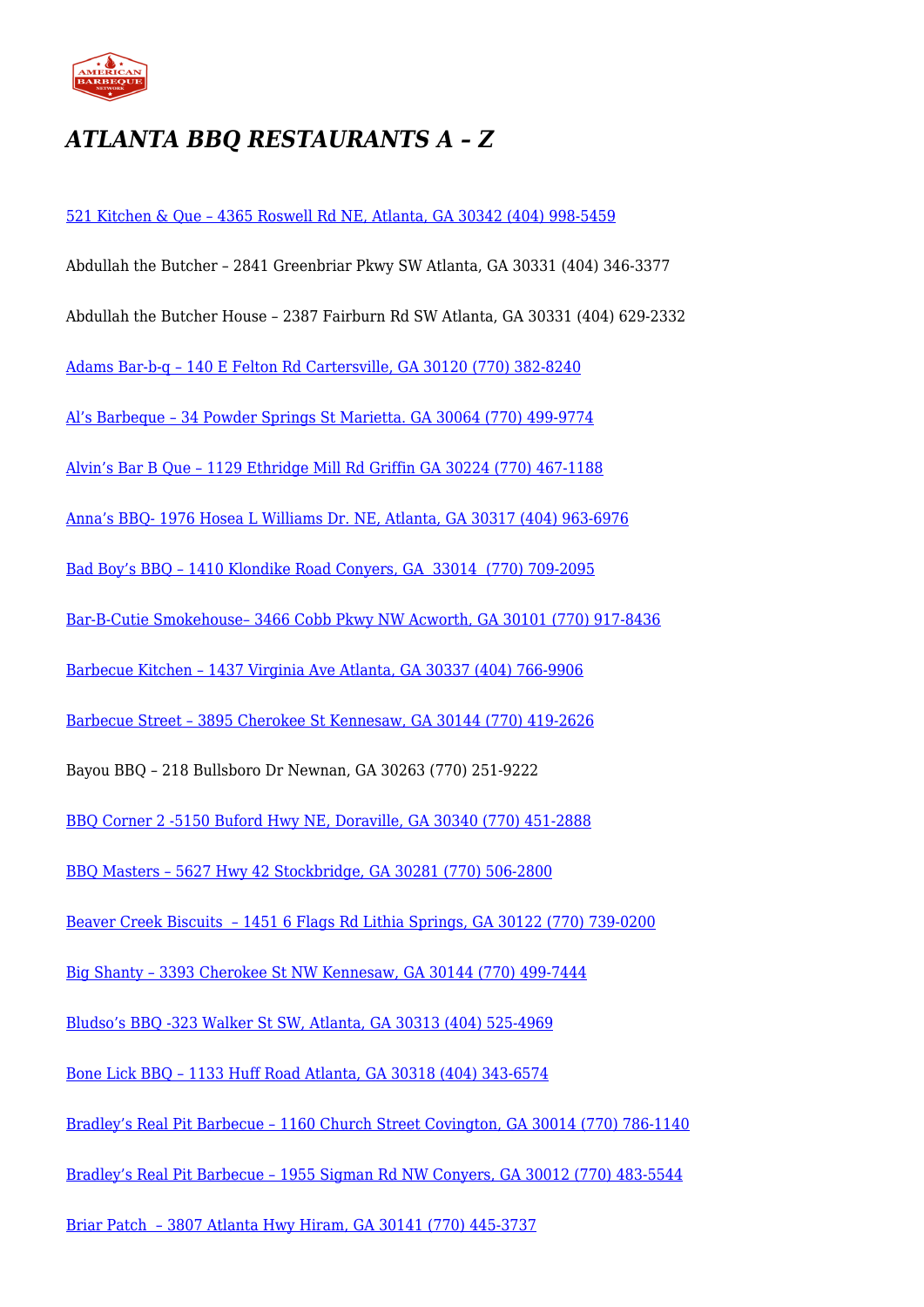

[Bub-Ba-Q – 10020 Hwy 92 Woodstock, GA 30188 \(678\) 402-1662](http://bub-ba-q.com/)

[Bullpen Rib House – 735 Pollard Blvd SW Atlanta, GA 30315 \(404\) 577-5774](http://www.killerribs.com/)

[Community Q BBQ – Clairmont Rd Decatur, GA 30033 \(404\) 633-2080](http://www.communityqbbq.com/)

[Cowboy's Barbecue – 1066 GA Hwy 142 Covington, GA 30014 \(770\) 784-1401](http://www.cowboys-bbq.com/)

[Crazy Ron's BBQ – 6187 E Ponce De Leon Ave Stone Mountain, GA 30083 \(770\) 413-5900](http://www.crazyronsbbq.com/Site/Home.html)

[Crooked Tree Cafe – 2355 Cumberland Pkwy SE, Ste 110 Atlanta, GA 30339 \(770\) 333-9119](http://crookedtreecafe.com/)

['Cue Barbecue – 1370 Buford Hwy Cumming, GA 30041 \(770\) 888-1048](http://www.cuebarbecue.com/index.php)

['Cue Barbecue – 13700 Hwy 9 N Ste 300 Milton, GA 30004 \(770\) 667-0089](http://www.cuebarbecue.com/index.php)

['Cue Barbecue – 5660 Peachtree Indust. Blvd. Peachtree Corners, GA 30071 \(470\) 229-5517](http://www.cuebarbecue.com/index.php)

D C Wings & BBQ -3083 M.L.K. Jr Dr. NW, Atlanta, GA 30311 (404) 691-8383

[D & D Barbeque & Ribs – 1975 Sylvan Rd SW Atlanta, GA 30310 \(404\) 756-1177](http://www.ddbbq.menu/index.html)

[D.B.A. Barbecue – 1190 N Highland Ave NE Atlanta, GA 30306 \(404\) 249-5000](http://www.dbabarbecue.com/)

[Daddy D'z – 264 Memorial Dr SE Atlanta, GA 30312 \(404\) 222-0206](http://www.daddydz.com/)

[Dave Poe's BBQ – 660 Whitlock Ave NW Marietta, GA 33064 \(770\) 792-2272](http://www.davepoes.com/)

[Dean's Barbeque – 9480 S Main St Jonesboro, GA 30236 \(770\) 471-0138](https://www.facebook.com/deansbbq/)

[Dickey's Barbecue Pit – 3070 Windward Plaza Ste E Alpharetta, GA 30005 \(678\) 867-0777](http://www.dickeys.com/)

[Dickey's Barbecue Pit- 415 Peachtree Pkwy Cumming, GA 30041 \(678\) 853-2410](http://www.dickeys.com/)

[Dickey's Barbecue Pit – 13075 Highway 9 North Milton, GA 30004 \(770\) 664-2504](http://www.dickeys.com/)

[Dickey's Barbecue Pit – 1610 Ridenour Blvd NW Kennesaw, GA 30152](http://www.dickeys.com/)

[Dickey's Barbecue Pit – 460 Crosstown Dr Peachtree City \(678\) 364-9573](http://www.dickeys.com/)

[Dickey's Barbecue Pit – 460 Crosstown Dr Peachtree City \(678\) 854-8661](http://www.dickeys.com/)

[Dickey's Barbecue Pit – 6631 Roswell Rd NE Ste J Sandy Springs \(404\) 255-0017](http://www.dickeys.com/)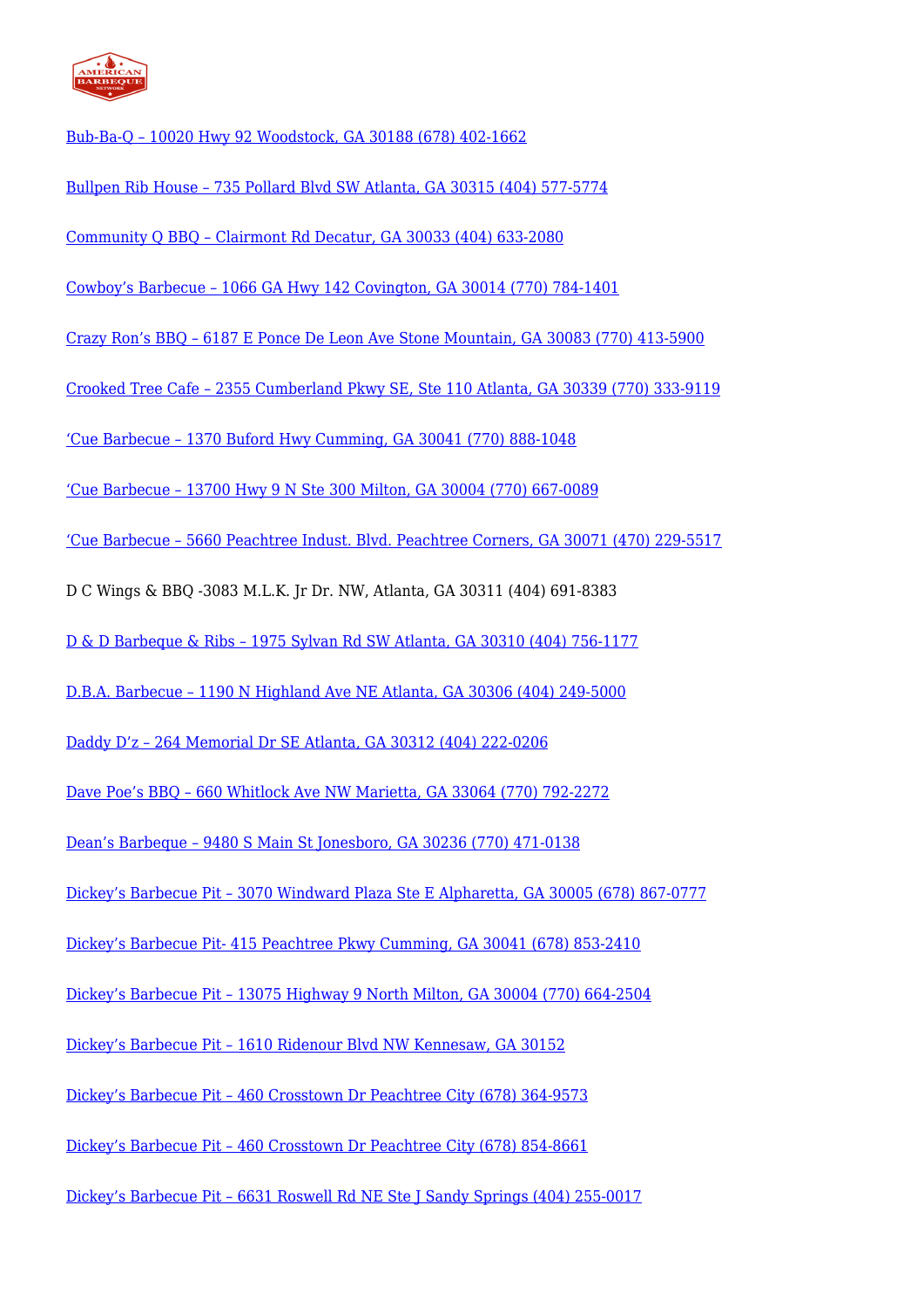

[Dicky Doo's Diner – 2700 Lawrenceville Hwy Lawrenceville, GA 30044 \(770\) 638-4778](https://www.facebook.com/Dicky-Doos-Diner-109264765774165/) [Dreamland BBQ – 10730 Alpharetta Hwy Roswell, GA 33076 \(678\) 352-7999](http://www.dreamlandbbq.com) [Ebony & Ivory – 871 Concord Rd., SE Smyrna, GA 30080 \(770\) 438-8999](http://ebonyivorysmyrna.net/) [Evan's Barbeque Company- 342 West Bankhead Hwy Villa Rica, GA 30180 \(770\) 459-5543](http://evansbarbequecompany.com/) [Fat Matt's Rib Shack – 1811 Piedmont Ave NE 1811 Atlanta, GA 30324 \(404\) 607-1622](http://www.fatmattsribshack.com/) [Folks Southern Kitchen – 1081 Iris Dr SE Conyers, GA 30094 \(770\) 922-2830](http://www.folkskitchen.com/) [Fox Brothers Bar-B-Q – 1238 Dekalb Ave NE Atlanta, GA 30307 \(404\) 577-4030](http://www.foxbrosbbq.com/) [Frank's Cajun and Soul – 1175 Powder Springs St SW Marietta, GA 30008 \(678\) 383-6703](http://www.frankscajunsoul.com/menu/) [Fred's Bar-B-Que House – 541 Thornton Rd Lithia Springs, GA 30122 \(770\) 941-1155](http://www.fredsbbqhouse.net/) Golden BBQ -4897 Buford Hwy NE, Chamblee, GA 30341 (470) 299-8929 [Grand Champion BBQ – 12635 Crabapple Rd Milton, GA 30004 \(770\) 993-4227](http://gcbbq.net/) [Grand Champion BBQ – 4401 Shallowford Rd Roswell, GA 30075 \(770\) 587-4227](http://gcbbq.net/) [Hambones BBQ – 811 Virginia Ave Atlanta, GA 30354 \(404\) 767-0888](http://hambones-bbq.com/home) [Happy Hawg BBQ – 8064 Villa Rica Hwy Dallas, GA 30157 \(770\) 459-4946](http://www.happyhawgbbq.com/) [Heirloom Market BBQ – 2243 Akers Mill Rd Smyrna, GA 30339 \(770\) 612-2502](http://www.heirloommarketbbq.com/) [Hickory Hut – 531 W Memorial Dr Dallas, GA 30132 \(678\) 327-8514](http://www.hickoryhutbbq.com/) Hodge's BBQ – 2141 Candler Rd Decatur, GA 30032 (404) 284-4644 [Hog Wild BBQ – 3749 Kings Hwy Douglasville, GA 30135 \(770\) 577-5828](http://hogwildbbq.wix.com/douglasville) [Holy Smokes BBQ – 1862 Auburn Rd Ste 117 Dacula, GA 33019 \(678\) 546-4783](http://www.holysmokes-bbq.com/) [Hometown Barbeque – 1173 Lawrenceville Hwy Lawrenceville, GA 30045 \(770\) 963-5383](http://www.hometownbarbeque.com/) [Hottie Hawg's Smokin' BBQ – 2057 Main St NW Smyrna, GA 30318 \(404\) 794-5224](http://hottiehawgsbbq.com/) [Hudson's Hickory House – 6874 Bankhead Hwy Douglasville, GA 30134 \(770\) 942-4828](https://www.facebook.com/Hudson-Hickory-House-Douglasville-Georgia-240871929890/)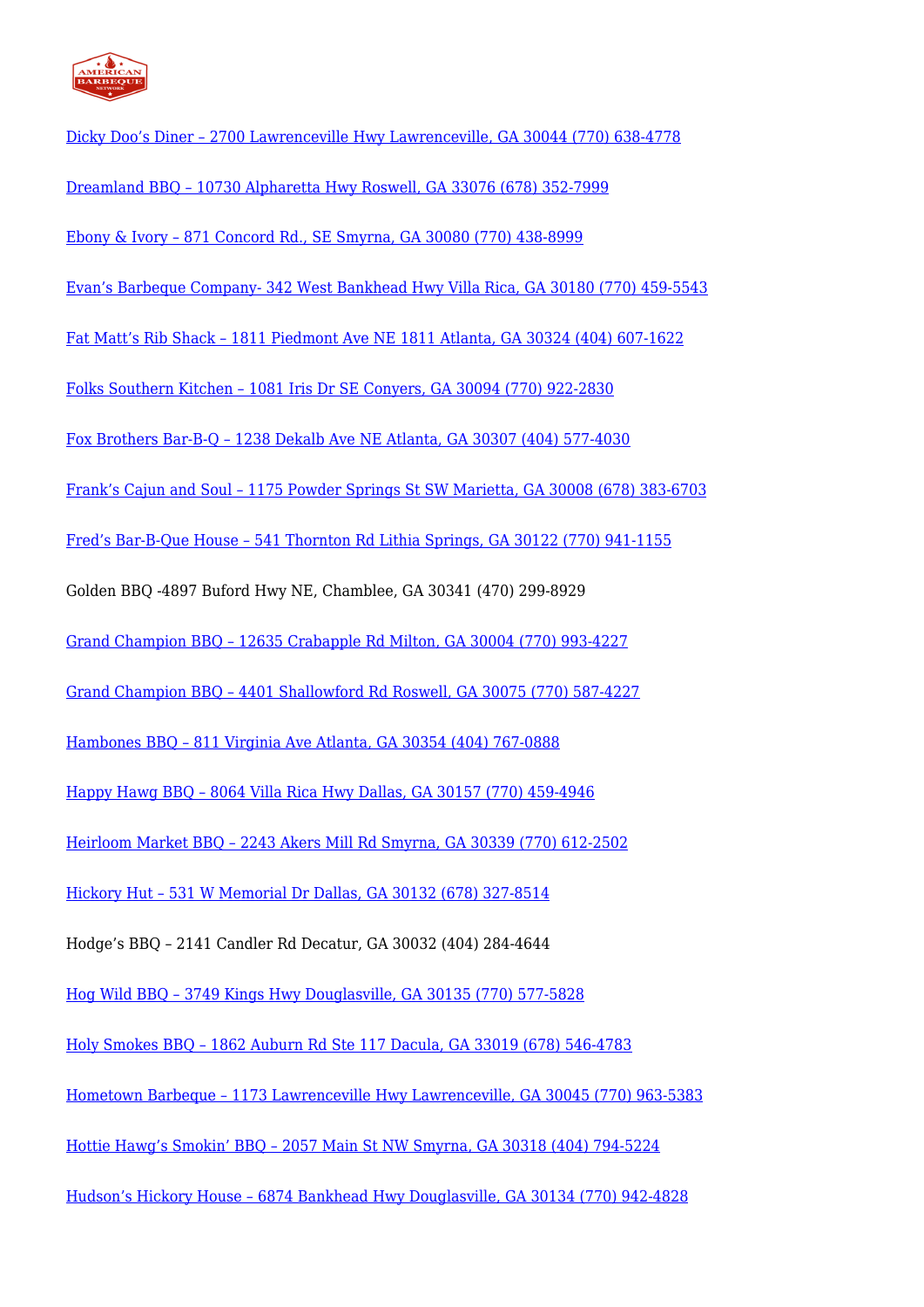

Iron Horse BBQ – 9366 E Hwy 78 Villa Rica, GA 30180 (770) 459-9992

- J & L Wild West Barbeque 2050 Highway 81 Loganville, GA 30052 (770) 466-0509
- [J R's Log House 6601 Peachtree Industrial Blvd Norcross, GA 30092 \(770\) 449-6426](http://www.jrsloghouse.com/)
- J. Miller's Smokehouse 156 Towne Lake Pkwy Woodstock, GA 30188 (770) 592-8295
- [JD's Bar-B-Que 4424 South Main Street Acworth, GA 30101 \(770\) 974-8434](http://www.jdsbbq.com/)
- [JD's Bar-B-Que 6557 Bells Ferry Rd Woodstock, GA 30101 \(770\) 974-8434](http://www.jdsbbq.com/)
- [Jim & Nick's Bar-B-Q 2275 Highway 20 SE Conyers, GA 30013 \(770\) 785-4453](http://www.jimnnicks.com/)
- [Jim 'n Nick's Bar-B-Q 1103 Old Peachtree Rd NW Suwanee, GA 30024 \(770\) 255-1717](http://www.jimnnicks.com/)
- [Jim 'n Nick's Bar-B-Q 3130 Ronald Reagan Blvd Cumming, GA 30041 \(678\) 845-1565](http://www.jimnnicks.com/)
- [Jim 'n Nick's Bar-B-Q 4574 S Cobb Dr SE Smyrna, GA 30080 \(678\) 556-0011](http://www.jimnnicks.com/)
- [Jim 'n Nick's Bar-B-Q 5153 Jimmy Lee Smith Pkwy Hiram, GA 30141 \(770\) 439-2662](http://www.jimnnicks.com/)
- [JJ's Rib Shack 2979 Campbellton Rd SW West Atlanta, GA 30311 \(404\) 349-2717](http://www.jjsribshack.com/)
- [Johnny Mitchell's Smokehouse –650 Henderson Dr. #403 Cartersville, GA 30120 770-334-3431](http://www.johnnymitchellssmokehouse.com/)
- Jones Barbeque 202 W Highway 78 Temple, GA 30179 (770) 562-4387
- Kelly's Bar-B-Que 2451 Leone Ave SW Covington, GA 30014 (770) 786-0585
- Leon's BBQ 1032 W Solomon St Griffin, GA 30223 (770) 412-1688
- [Lovies BBQ 3420 Piedmont Rd NE, Atlanta, GA 30305 \(404\) 254-284](#page--1-0)8
- [Loveland Barbecue 2580 Bouldercrest Rd SE Atlanta, GA 30316 \(404\) 246-7896](https://www.facebook.com/LovelandBBQincatl/)
- [Mable's BBQ 3316 Snapfinger Rd Lithonia, GA 30038 \(678\) 418-3403](http://www.mablesbbq.com/)
- [Memphis Barbecue Co. -4764 Ashford Dunwoody Rd, Dunwoody, GA 30338 \(770\) 394-7427](http://memphisbbqco.com/)
- Michon's 1600 Roswell St SE #12, Smyrna, GA 30080 (678) 424-8624
- [Miss P's Kitchen 3173 Roswell Rd NE, Atlanta, GA 30305 \(404\) 419-7468](http://www.misspskitchen.com/)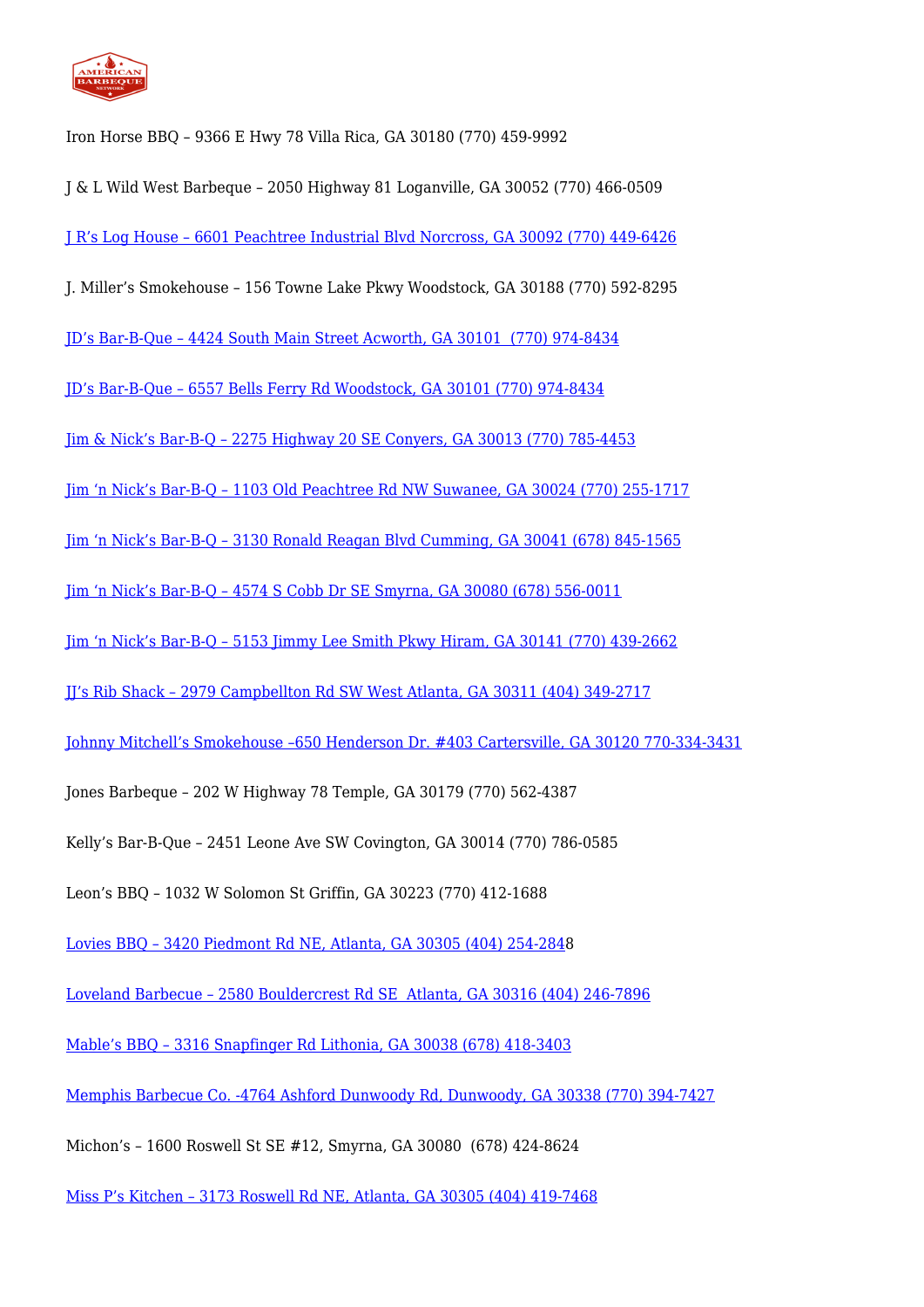

- [Moe's Original Bar B Que 349 14th Street Atlanta, GA 30318 \(404\) 249-0707](http://www.moesoriginalbbq.com/)
- [Mustard Seed Bar-B-Que 6000 Lynmark Way Fairburn, GA 30213](http://www.mustardseedbbq.com/)
- [OB's BBQ 725 Industrial Blvd McDonough, GA 30253 \(770\) 954-1234](http://www.obsbbq.com/home/)
- [Ohio Hog Company 1492 Highway 74 N Suite 6D Tyrone, GA 30290](http://www.ohiohogbbq.com/) 770-969-2464
- [Old Brick Pit Barbeque 4805 Peachtree Rd Chamblee, GA 30341 \(770\) 986-7727](http://www.oldbrickpitbbq.com/)
- Old Hickory House 2202 Northlake Pkwy Tucker, GA 30084 (770) 939-8621
- [Old McDonald's Bar-B-Que 5774 Holiday Rd Buford, GA 30518 \(770\) 945-8608](http://oldmcdonaldbbq.com/)
- [Old South Barbecue 601 Burbank Cir SE Smyrna, GA 30080 \(770\) 435-4215](http://www.oldsouthbbq.com/)
- Ole South Bar-B-Q 4972 Hwy 42 Ellenwood, GA 30294 (404) 366-8130
- [One Star Ranch 25 Irby Ave NW Atlanta, GA 30305 \(404\) 233-7644](http://www.onestarranch.com/index.php)
- Papa Joe's BBQ Pit -1719 Candler Rd, Decatur, GA 30032 (404) 289-0523
- [P. Red's B.B.Que 999 Chattahoochee Ave NW Atlanta, GA 30318 \(404\) 350-0008](http://www.redsbbque.com/)
- [Pig-N-Chik BBQ 1815 Briarcliff Rd Atlanta, GA 30329 \(404\) 474-9444](http://www.pignchik.net/index.html)
- [Pig-N-Chik BBQ- 4920 Roswell Rd NE Atlanta, GA 30342 \(404\) 255-6368](http://www.pignchik.net/index.html)
- [Pig-N-Chik BBQ 5071 Peachtree Industrial Blvd Atlanta, GA 30341 \(770\) 451-1112](http://www.pignchik.net/index.html)
- Pippins Barbecue 40 Sims St McDonough, GA 30253 (770) 957-2539
- [Pippin's BBQ 4580 Highway 20 SE Conyers, GA 30013 \(770\) 922-9730](http://pippinsbbq.com/home)
- [Pippin's BBQ 10055 By Pass Rd Covington, GA 30014 \(770\) 784-1966](http://pippinsbbq.com/home)
- [Pit Boss BBQ 856 Virginia Ave Hapeville, GA 30354 \(404\) 768-0036](http://www.pitboss-bbq.com/)
- [Pit Boss BBQ 6107 Hwy 155 N. Stockbridge, GA \(770\) 389-5125](http://www.pitboss-bbq.com/)
- [Praise the Lard BBQ 1350 Buford Hwy Buford, GA 30518 \(770\) 362-4420](http://praisethelardbbq.com/)
- [Rib Ranch 2063 Canton Rd Marietta, GA 30068 \(770\) 422-5755](http://www.theribranch.com/)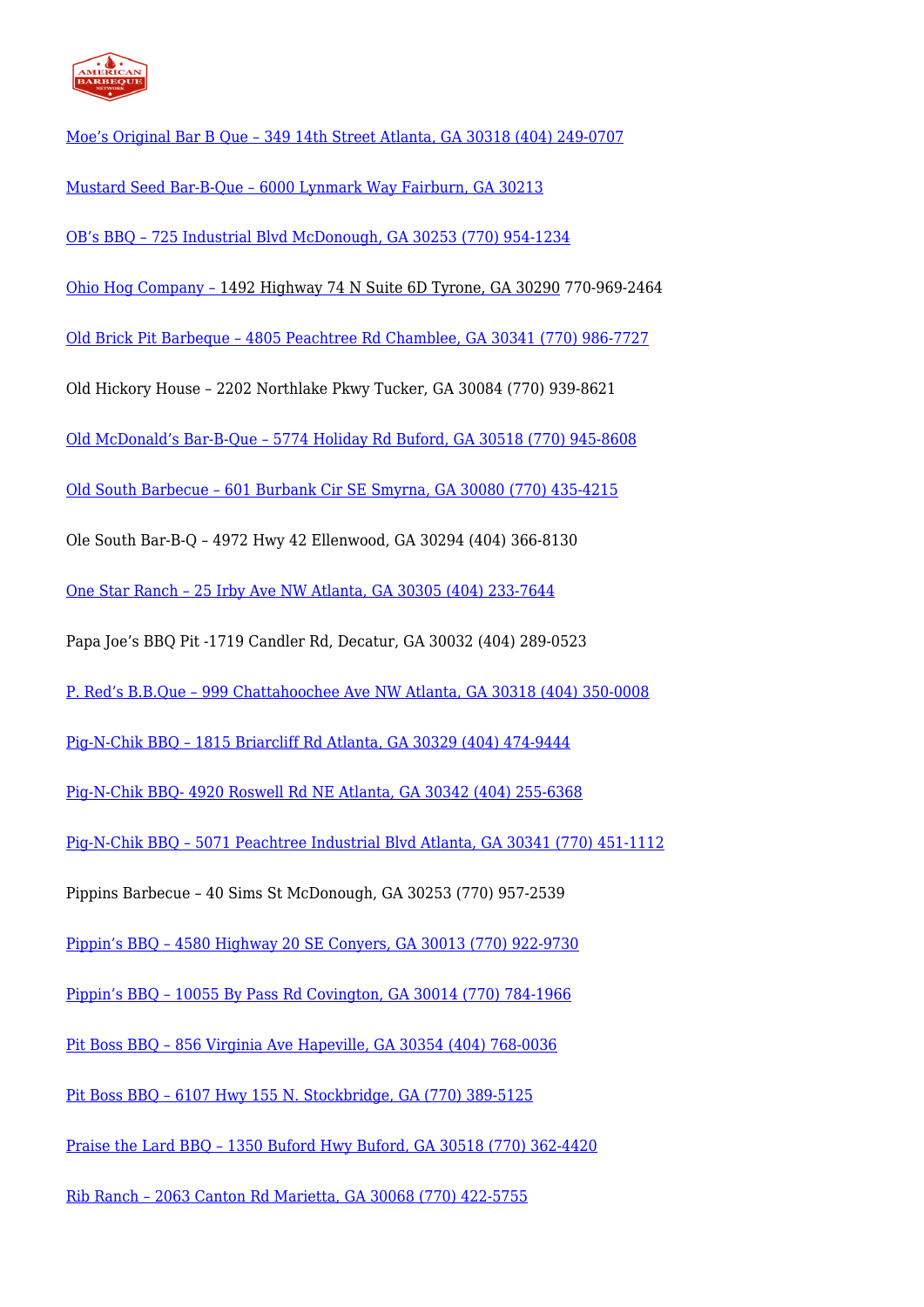

[Righteous Que -1050 E Piedmont Rd, Marietta, GA 30062 \(678\) 221-4783](http://www.righteousque.com/) [Rodney's BBQ & Catering – 4724 Dallas Acworth Hwy Dallas, GA 30132 \(770\) 445-5900](http://www.rodneysbbqandcatering.com/) [Rooster's Cafe – 216 Atlanta Rd Ste 770 Cumming, GA 30040 \(770\) 889-6890](http://www.roosterscafe.net/) [Rusty Nail – 2900 Buford Hwy NE Atlanta, GA 30329 \(404\) 634-6306](http://www.rustynailpub.com/) [Rusty Nail – 8549 Roswell Rd. Sandy Springs, GA 30350 \(770\) 992-4009](http://www.rustynailpub.com/) [Sam's BBQ – 4944 Lower Roswell Rd Marietta, GA 33038 \(770\) 977-3005](http://www.bbq1.net/) [Sam's BBQ – 3600 Dallas Hwy Suite 130 Marietta, GA 30064 \(678\) 324-1518](http://www.bbq1.net/) [Scott's Walk-up Barbeque – 206 N. Tennessee St. Cartersville, GA 30120 \(770\) 382-1600](http://www.scottswalkupbbq.com/) [Shane's Rib Shack – 579 Jonesboro Rd McDonough, GA 30253 \(678\) 583-1998](http://www.shanesribshack.com/) [Shane's Rib Shack – 1221 Caroline St NE Atlanta, GA 30307 \(404\) 525-7427](http://www.shanesribshack.com/) [Shane's Rib Shack – 123 Perimeter Ctr W Dunwoody, GA 30346 \(770\) 399-9010](http://www.shanesribshack.com/) [Shane's Rib Shack – 1801 Peachtree St NE Atlanta, GA 30309 \(678\) 999-0513](http://www.shanesribshack.com/) [Shane's Rib Shack – 2136 Hwy 155 N McDonough, GA 30252 \(770\) 898-7878](http://www.shanesribshack.com/) [Shane's Rib Shack – 270 Rucker Rd Alpharetta, GA 30004 \(678\) 297-2041](http://www.shanesribshack.com/) [Shane's Rib Shack – 2750 Chapel Hill Road Douglasville, GA 30135 \(770\) 947-4105](http://www.shanesribshack.com/) [Shane's Rib Shack – 2788 Highway 81 E McDonough, GA 30252 \(678\) 583-0011](http://www.shanesribshack.com/) [Shane's Rib Shack – 2864 E Cherokee Dr Canton, GA 30115 \(770\) 720-8835](http://www.shanesribshack.com/) [Shane's Rib Shack – 2890 Highway 212 SW Conyers, GA 30094 \(770\) 483-4363](http://www.shanesribshack.com/) [Shane's Rib Shack – 3155 Cobb Pkwy Atlanta, GA 30339 \(770\) 951-7211](http://www.shanesribshack.com/) [Shane's Rib Shack – 3894 Due West Rd NW Marietta, GA 30064 \(678\) 290-0053](http://www.shanesribshack.com/) [Shane's Rib Shack – 400 Ernest W Barrett Pkwy NW Kennesaw, GA 30144 \(770\) 420-3344](http://www.shanesribshack.com/) [Shane's Rib Shack – 4180 Old Milton Pkwy Alpharetta, GA 30005 \(770\) 569-1988](http://www.shanesribshack.com/)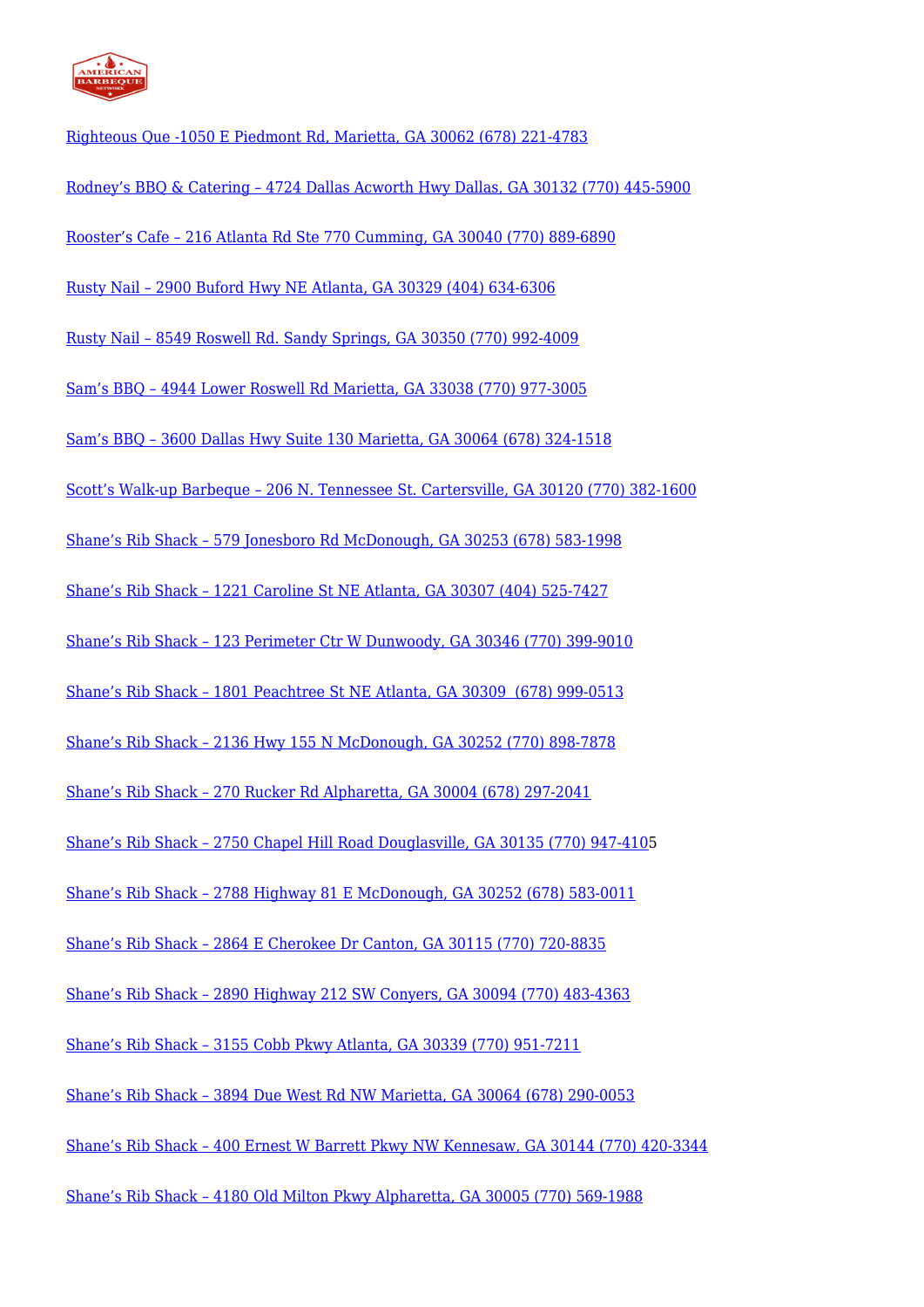

[Shane's Rib Shack – 4980 Bill Gardner Pkwy Locust Grove, GA 30248 \(678\) 583-8186](http://www.shanesribshack.com/) [Shane's Rib Shack – 55 Newnan Crossing Bypass Newnan, GA 30265 \(770\) 683-6416](http://www.shanesribshack.com/) Shindig's Bar-B-Que – 3605 Campbellton Road Atlanta, GA 30331 (404) 228-6665 [Signature Sports Bar – 6137 Roosevelt Hwy Union City, GA 30291 \(678\) 519-3543](http://www.signaturesportsbarandgrill.com/2222.html) [Slope's BBQ – 436 Canton Rd Cumming, GA 30040 \(770\) 886-1678](http://www.slopesbbq.com/) [Slope's BBQ – 5865 Gateway Dr Alpharetta, GA 30004 \(678\) 393-1913](http://www.slopesbbq.com/) [Slope's BBQ – 200 Johnson Ferry Rd NE Atlanta, GA 30328 \(404\) 252-3220](http://www.slopesbbq.com/) [Slope's BBQ – 34 E Crossville Rd Roswell, GA 30075 \(770\) 518-7000](http://www.slopesbbq.com/) [Smokebelly BBQ – 128 E Andrews Dr NW, Atlanta, GA 30305 \(404\) 848-9100](http://smokebellybbq.com/) Smokehouse BBQ – 627 Main St. Palmetto, GA 30268 (770) 463-0049 [Smokejack BBQ- 29 S Main St Alpharetta, GA 30004 \(770\) 410-7611](http://www.smokejackbbq.com/) [Smokey Bones – 100 Market Pl Blvd Peachtree City, GA 30269 \(678\) 364-8460](http://www.smokeybones.com/) [Smokey Bones – 2930 Stonecrest Cir Lithonia, GA 30038 \(770\) 484-0020](http://www.smokeybones.com/) [Smoque House BBQ – 1375 Rock Quarry Rd Ste 202 Stockbridge, GA 30281 \(678\) 814-4868](http://www.smoquehousebbq.com/) [Sonny's Real Pit Bar-B-Q – 1870 Hwy 20 Conyers, GA 30013 \(770\) 860-0099](http://www.sonnysbbq.com/) [Sonny's Real Pit Bar-B-Q – 641 Mt Zion Rd Jonesboro, GA 30236 \(770\) 968-0052](http://www.sonnysbbq.com/) [Sonny's Real Pit Bar-B-Q – 160 Cobb Parkway Marietta GA 30062 \(770\) 428-1534](http://www.sonnysbbq.com/) [Southern Pit Bar-b-que – 2964 N Expwy Griffin, GA 30223 \(770\) 229-5887](http://www.southernpitbbq.com/index.php) Southern Select BBQ – 3580 Cascade Rd SW Atlanta, GA 30331 (404) 344-5771 Speedi-Pig Barbecue – 715 Glynn St S Fayetteville, GA 30214 (770) 719-2720 [Spiced Right Ribhouse BBQ – 635 Atlanta St Roswell, GA 30075 \(678\) 352-9633](http://www.spicedright.com/) [Sprayberry's Barbecue – 229 Jackson St Newnan, GA 30303 \(770\) 253-4421](http://www.sprayberrysbbq.com/index.htm)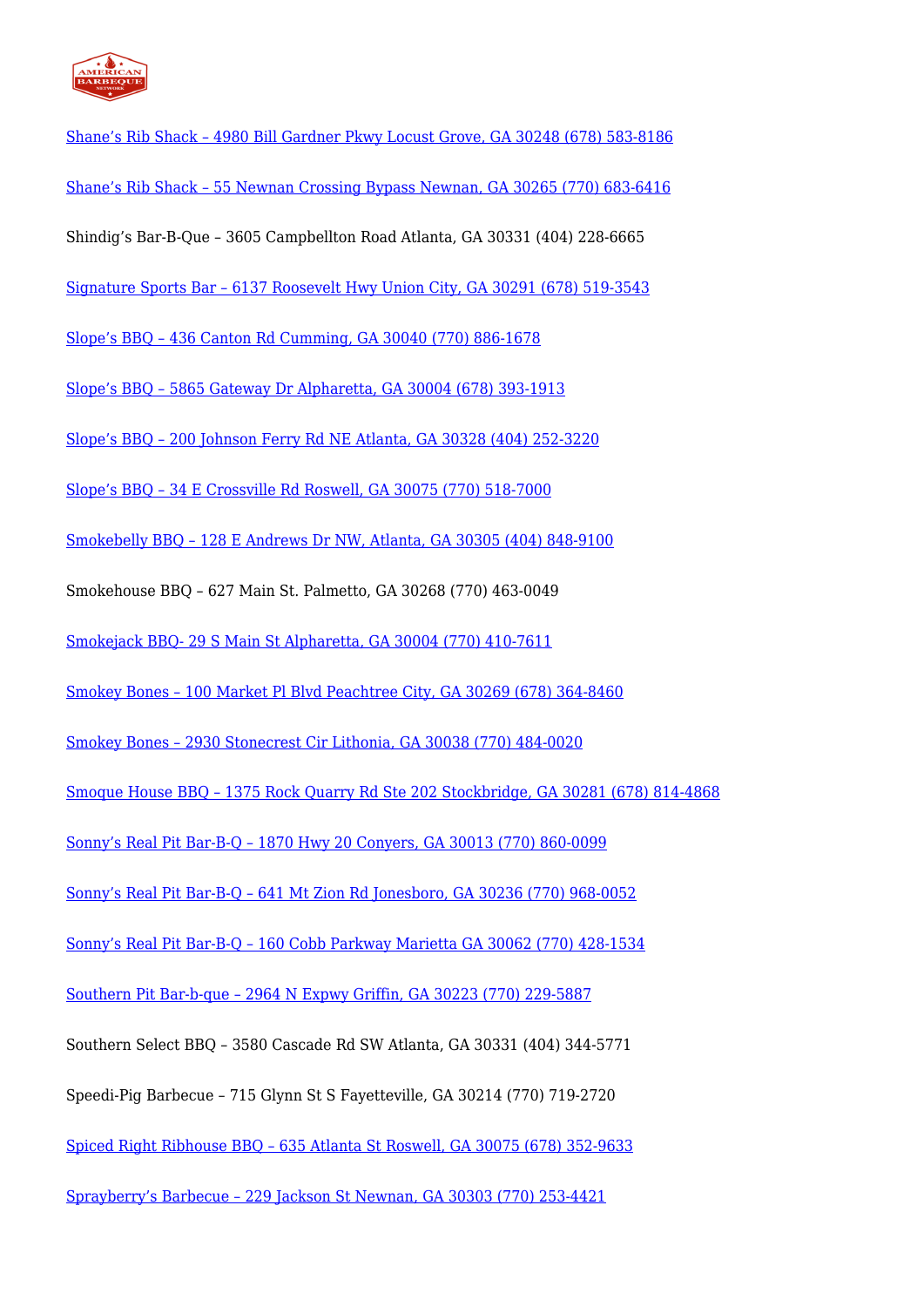

| Sprayberry's Barbecue - Highway 34 at I-85 exit 47 Newnan, GA 30263 (770) -253-5080                         |
|-------------------------------------------------------------------------------------------------------------|
| Sweet Auburn Barbecue - 209 Edgewood Ave SE, Atlanta, GA 30303 (404) 589-9722                               |
| Sweet Georgia BBQ Catering - 1951 Airport Rd #200, Atlanta, GA 30341 (404) 273-2983                         |
| Swallow at the Hollow - 1072 Green St Roswell, GA 30075 (678) 352-1975                                      |
| The Greater Good Barbecue - 4431 Hugh Howell Rd Tucker, GA 30084 (770) 908-8164                             |
| The Greater Good Barbecue - 4441 Roswell Rd NE Atlanta GA 30342 (404) 303-8525                              |
| The Smoke Ring - 309 Nelson St SW, Atlanta, GA 30313 (404) 228-6377                                         |
| This Is It BBQ - 2853 Panola Rd. Lithonia, GA 30058 (770) 817-5400                                          |
| <u>This Is It BBQ &amp; Sea Food - 405 Pavillion Parkway, Suite B Fayetteville, GA 30214 (678) 817-9299</u> |
| This Is It BBQ & Seafood - 4065 Memorial Dr Stone Mountain, GA 30083 (404) 294-1833                         |
| <u> This Is It BBQ &amp; Seafood - 7331 Stonecrest Concourse Lithonia, GA 30038 (678) 526-2636</u>          |
| This Is It! BBQ & Seafood - 1497 Mt. Zion Road Morrow, GA 30260 (770) 961-8600                              |
| This Is It! BBQ & Seafood - 6045 Old National Hwy College Park, GA 30349 (678) 827-8500                     |
| This Is It! BBQ- 3523 Camp Creek Parkway East Point, GA 30344 (404) 629-1114                                |
| This Is It! BBQ & Seafood - 2776 Cumberland Blvd Smyrna, GA 30080 (770) 435-3159                            |
| Thompson Brothers BBQ -2445 Cobb Pkwy SE, Smyrna, GA 30080 (770) 818-9098                                   |
| Tony Morrow's BBQ -3807 Main St, Atlanta, GA 30337 (404) 996-2974                                           |
| <u>Twin Smokers BBQ- 300 Marietta St. NW, Atlanta, Georgia 30313 (404) 698-4707</u>                         |
| Tookes Country BBQ - 6012 Hwy 42 Rex, GA 30273 (707) 968-4190                                               |
| Town's End Barbecue & Grill - 201 E Atlanta Rd, Stockbridge, GA 30281 (678) 565-3383                        |
| <u>We're All About It BBQ - 1925 Washington Ave, Atlanta, GA 30344 (404) 767-1872</u>                       |

[Where There's Smoke BBQ – 3139 Hwy 11 Mansfield, GA 30055 \(770\) 786-9400](http://www.wtsbbq.com/)